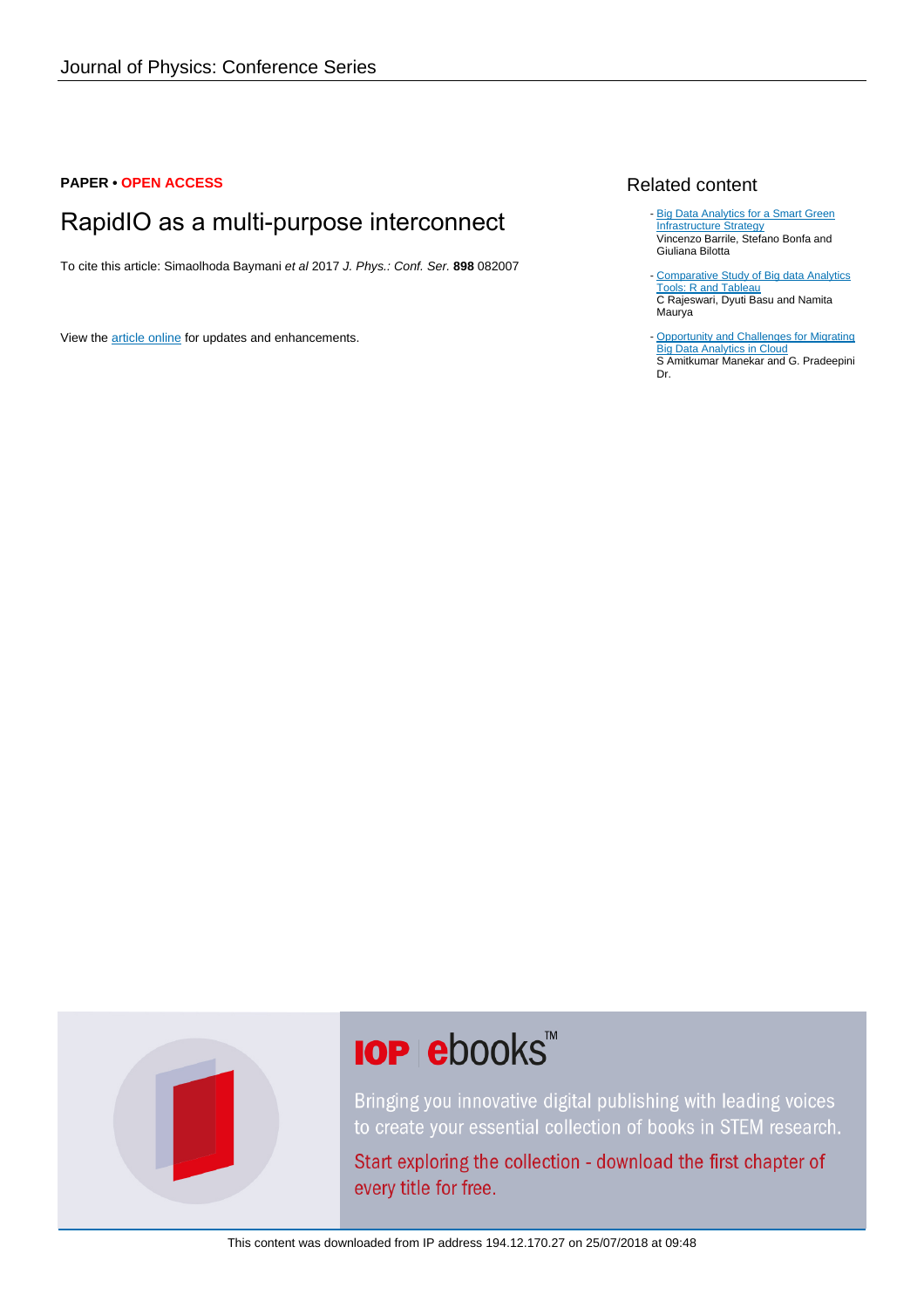**1234567890** IOP Conf. Series: Journal of Physics: Conf. Series **898** (2017) 082007 doi :10.1088/1742-6596/898/8/082007

## **RapidIO as a multi-purpose interconnect**

### **Simaolhoda Baymani1, Konstantinos Alexopoulos1,2 and Sébastien Valat<sup>3</sup>**

<sup>1</sup> IT Department, European Organization for Nuclear Research, Geneva, CERN CH-1211 Geneva 23, Switzerland

 $^2$  Electrical and Computer Engineering Department, National Technical University of Athens, Heroon Polytechniou 9, 15780 Zografou, Greece

<sup>3</sup> Experimental Physics Department, European Organization for Nuclear Research, Geneva, CERN CH-1211 Geneva 23, Switzerland

E-mail: sima.baymani@cern.ch, konstantinos.alexopoulos@cern.ch, sebastien.valat@cern.ch

**Abstract.** RapidIO (http://rapidio.org/) technology is a packet-switched high-performance fabric, which has been under active development since 1997. Originally meant to be a front side bus, it developed into a system level interconnect which is today used in all 4G/LTE base stations world wide. RapidIO is often used in embedded systems that require high reliability, low latency and scalability in a heterogeneous environment - features that are highly interesting for several use cases, such as data analytics and data acquisition (DAQ) networks. We will present the results of evaluating RapidIO in a data analytics environment, from setup to benchmark. Specifically, we will share the experience of running ROOT and Hadoop on top of RapidIO. To demonstrate the multi-purpose characteristics of RapidIO, we will also present the results of investigating RapidIO as a technology for high-speed DAQ networks using a generic multi-protocol event-building emulation tool. In addition we will present lessons learned from implementing native ports of CERN applications to RapidIO.

#### **1. Introduction**

RapidIO is a high-performance, low pin count, packet-switched system level interconnect standard, applicable to several domains, see Figure 1. Since its first specification, over 200 million RapidIO fabric ports have been deployed. The technology is primarily hardware implemented, guaranteeing low latencies, and error-handling that offloads the CPU. Destination-based routing and support for heterogeneous technologies, see Figure 2, enable the deployment of any network topology. These characteristics establish RapidIO as a fast, robust, and flexible technology that sparks interest in a data center context, where a wide range of technologies and applications define diverse requirements. In this paper we present an overview of our efforts evaluating the technology as well as our experience porting applications to the RapidIO software stack.

#### **2. Background**

#### 2.1. Previous work

The main reference to RapidIO is the set of specifications released by RapidIO.org [1]. The volume of academic research around the technology is very limited and focuses on native, onchip solutions and embedded applications. Relevant work includes the evaluation of RapidIO

1 Content from this work may be used under the terms of the[Creative Commons Attribution 3.0 licence](http://creativecommons.org/licenses/by/3.0). Any further distribution of this work must maintain attribution to the author(s) and the title of the work, journal citation and DOI. Published under licence by IOP Publishing Ltd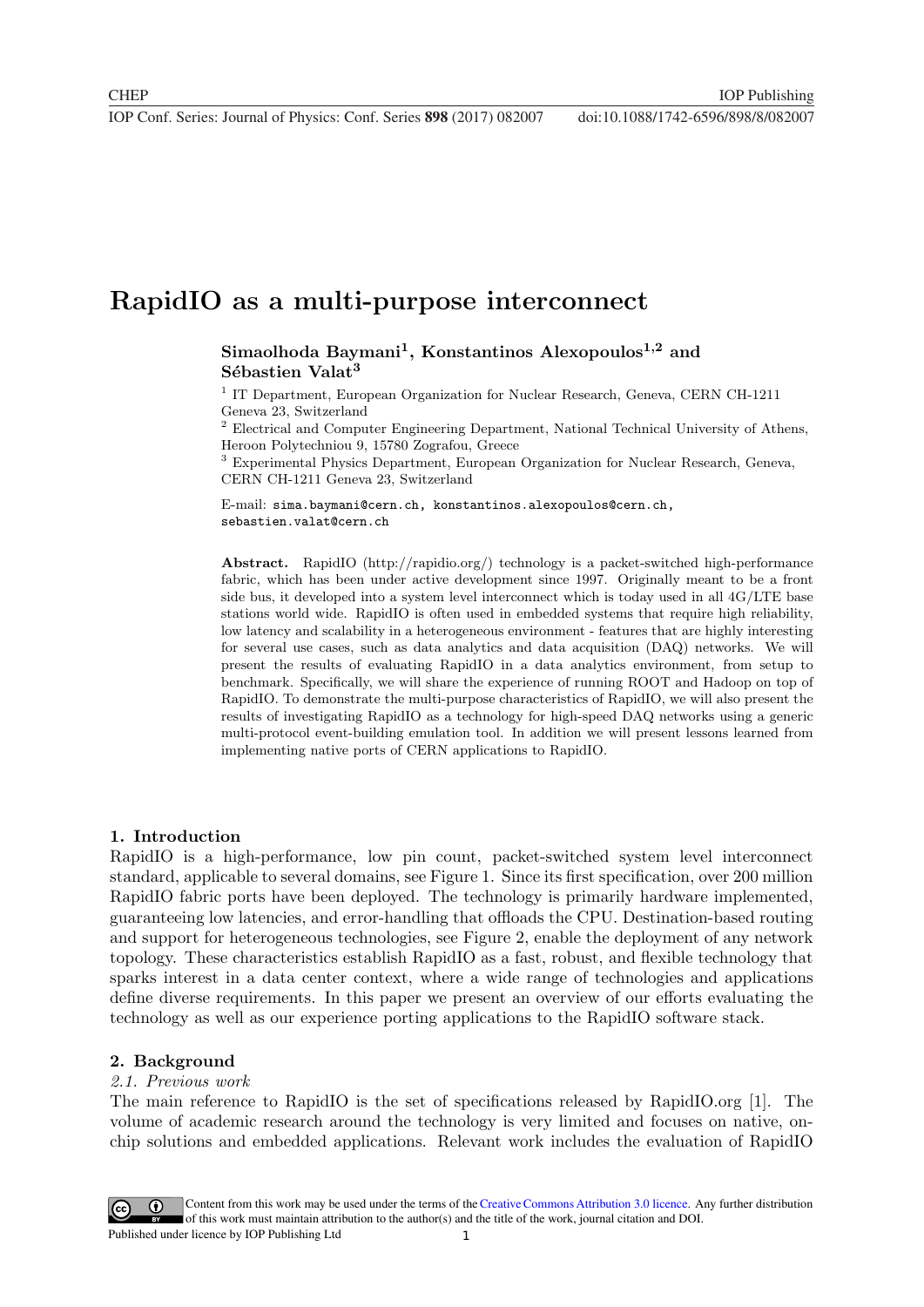in systems with high requirements on real time and throughput capabilities [2] as well as heterogeneous, signal processing systems [3].





Figure 1. Interconnect application domains where RapidIO is applicable.

Figure 2. RapidIO use in heterogeneous systems.

With [4] the first investigations in local area networks were done, where work on a data analysis application, ROOT, and an event-building emulation tool, DAQPIPE, is demonstrated. The present contribution builds upon this work.

#### 2.2. The protocol

The RapidIO protocol is based on request and response transactions. All transactions are acknowledged with the use of control symbols. Error handling is done immediately and entirely in hardware, guaranteeing reliable, in-order delivery.

The protocol specifies the following logical operations, among others.

- **rDMA** Remote Direct Memory Access operations are fast and can carry an arbitrary amount of data. They are implemented with zero copy, meaning no additional copy takes place between the user space request and the transfer on the wire. rDMA write operations are also supported as multicast
- **CM** Channelized Messages use a connection-oriented interface, encapsulate data buffers of up to 4KB, and lend themselves well for orchestration, such as exchange of memory mapping information and synchronization of operations
- **Doorbells** Doorbells are RapidIO hardware signals that include the identity of the sender and are often used as acknowledgments

The majority of the above characteristics are implemented in hardware, off-loading the CPU. This not only frees processor cycles but also yields lower latency and lower power consumption.

According to the latest protocol specification, which was released in 2016, speeds of up to 25Gbaud per lane can be achieved, enabling the use of a 100Gb/s network.

#### 2.3. Hardware Setup

Our current setup consists of four 2U Quad units with four Intel Xeon L5640@2.27 Ghz nodes, each with 48GB of RAM, totaling to 16 nodes. Each node is equipped with an IDT Tsi721 PCIe to RapidIO Bridge, offering a line rate of up to 16Gb/s. Every NIC is connected to a 38-port Top of Rack (ToR) RapidIO Generation 2 switch box using QSFP+ cables. The switch ports are configured to 20Gb/s.

2

The servers are running CERN CentOS release 7.3.1611.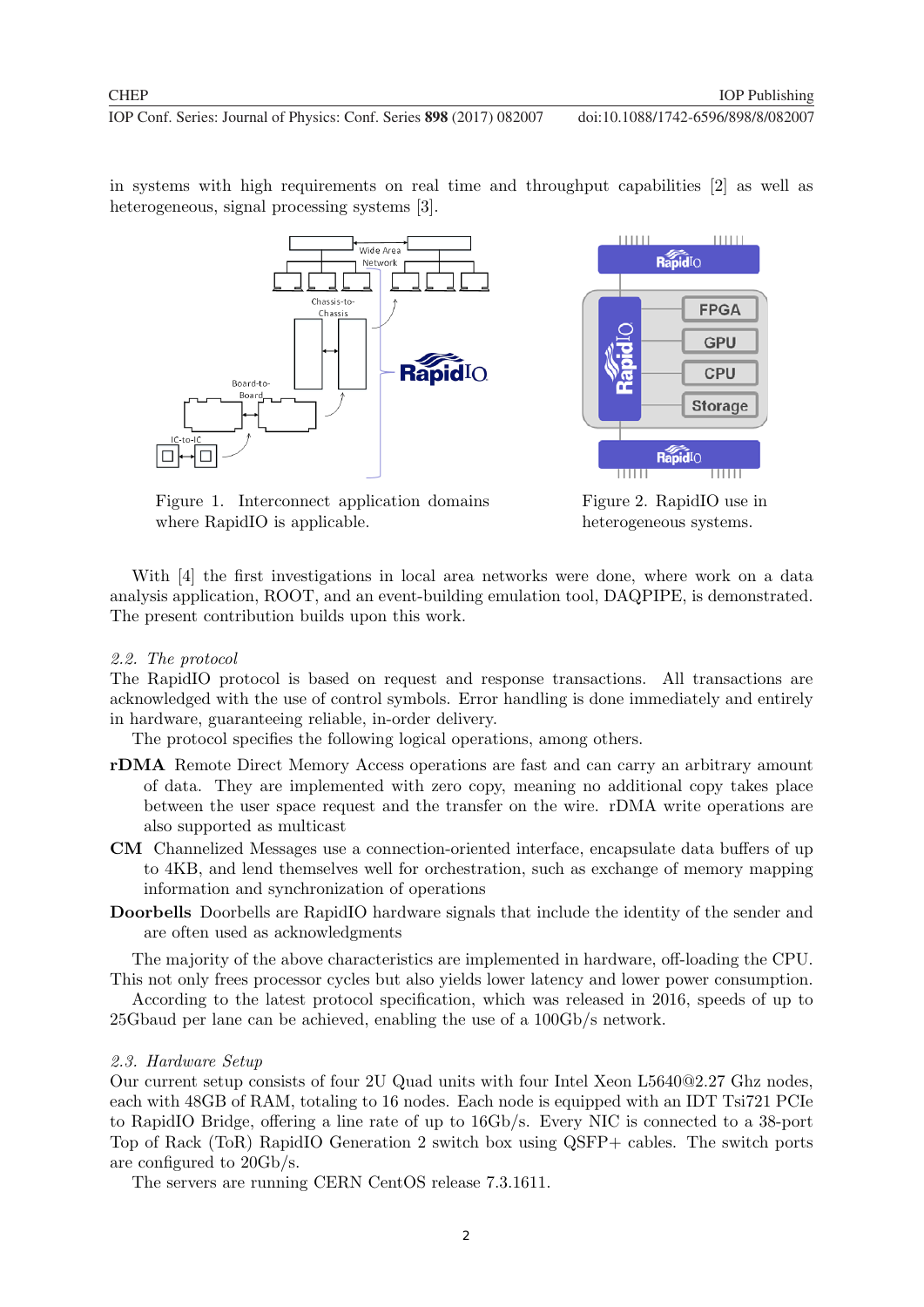#### 2.4. Library and Interface

The RapidIO software consists of Linux kernel drivers and the RRMAP libraries, provided by IDT. The software package is under active development [5, 6]. User space programs access RapidIO operations through the RRMAP libraries, which interface the underlying drivers.

A considerable change from development versions of the software stack, is that with current versions, 1.x and forward, it is possible to reserve any amount of physical memory from the OS and subsequently use it for RapidIO operations. This enables the rDMA buffers to be virtually any size, limited only by the available physical memory. In order to manage the reserved memory, we implemented a memory pool that allows for dynamic handling of the available memory.

In addition to the packages mentioned, the Centaurus Computing team has developed a kernel module that implements a standard TCP/IP interface over the RapidIO fabric. This enables the use of socket interfaces around RapidIO. These interfaces are called RIOsockets [7].

#### 2.5. Link speeds

The RapidIO Tsi721 Gen2 Bridge Card supports 20Gbaud with a 4x lane configuration. Because of the 8b/10b encoding scheme used, this number translates to line rates of 16Gb/s for the NIC. Furthermore, the protocol mappings between PCIe and RapidIO are asymmetric, and require higher overhead in the transmit direction compared to receive. This leads to higher efficiency receive operations that reach a theoretical maximum of 14.8Gb/s compared to 13.4Gb/s for the transmit operations.

To investigate the performance of RIOsockets, we used iperf [8], a commonly used network testing tool. We evaluated two different communication patterns, one-to-one, Figure 3a, and many-to-one, Figure 3b.

In the one-to-one scenario, the speed never surpasses 11Gb/s. The reason is that the reported value for a single client cannot exceed the maximum sending speed. Consequently the transmit speed caps at  $11\text{Gb/s}$ , hinting that the network stack overhead approaches  $2.4\text{Gb/s}$ .

In the many-to-one scenario, it is evident that increasing the number of clients allows for better receive speeds, see Table 1, which peak at 14.95Gb/s. As the receiver is not limited by the individual client's transmit speed, it is able to serve at the full receive capacity. This is due to the fact that with more clients, the server can better utilize the RapidIO receive queues, yielding even higher speeds.

In both cases we can see that increasing the number of pairs or clients does not affect the speed, see Table 2, suggesting that the switch is overprovisioned and would allow for further scaling.



Figure 3. Tested iperf communication patterns.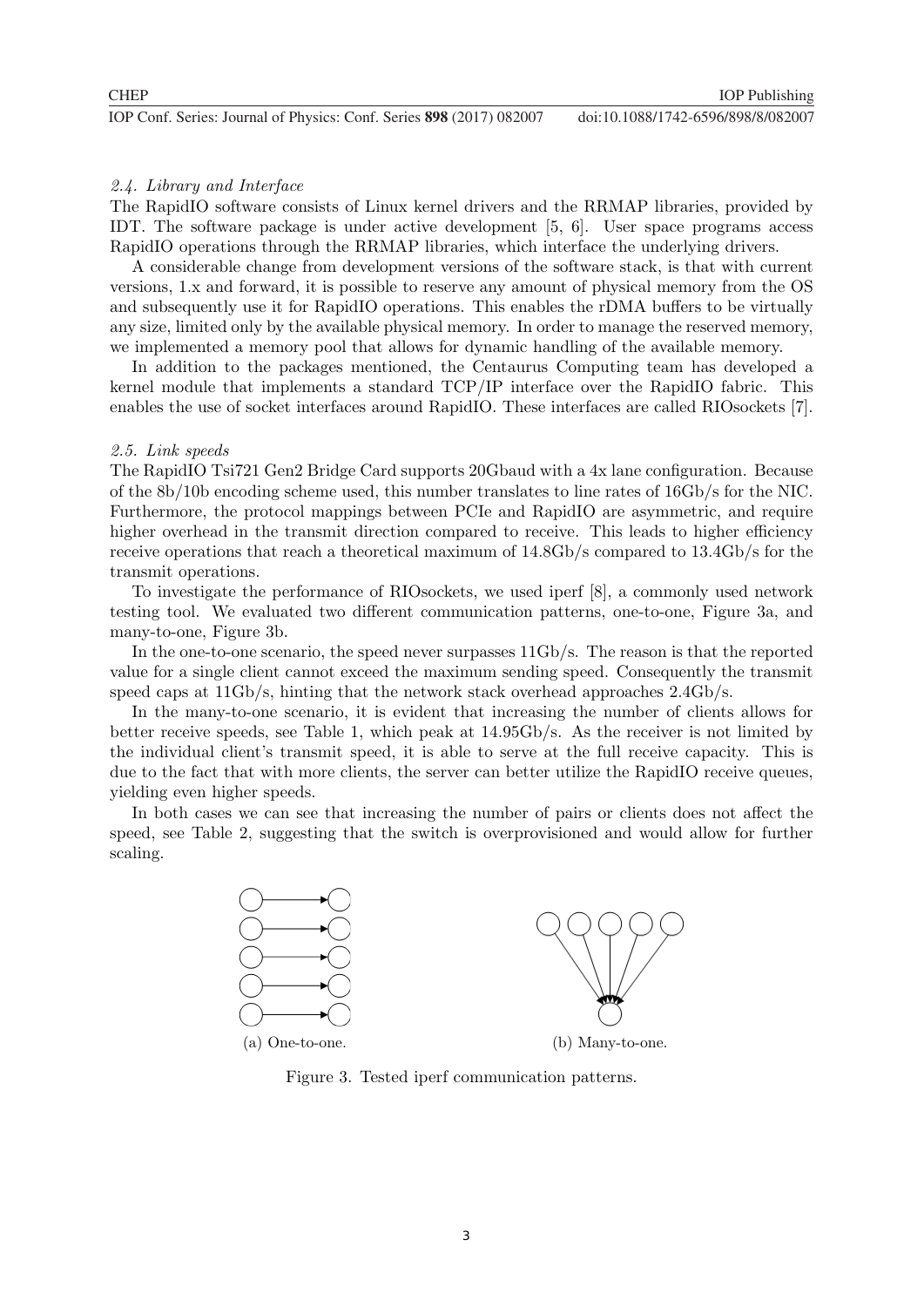**1234567890** IOP Conf. Series: Journal of Physics: Conf. Series **898** (2017) 082007 doi :10.1088/1742-6596/898/8/082007

| #Clients 1 2 3 4 5 6 7 8 9 10 11 12 13 14 15                                                        |  |  |  |  |  |  |  |  |
|-----------------------------------------------------------------------------------------------------|--|--|--|--|--|--|--|--|
| Aggregate 10.80 14.47 14.47 13.27 14.81 14.85 14.70 12.89 14.95 14.91 14.95 13.08 13.85 14.43 13.40 |  |  |  |  |  |  |  |  |

Table 1. Iperf, many-to-one scenario (Gb/s).

Table 2. Iperf, one-to-one scenario (Gb/s).

| $Nodes\#Pairs$ | -1   | $\overline{2}$ | 3    | 4    | 5    | 6    |      | 8    |
|----------------|------|----------------|------|------|------|------|------|------|
| $rio-q1-a$     | 10.9 | 10.9           | 11   | 11   | 11   | 11   | 11   | 11   |
| $rio-q1-c$     |      | 10.7           | 10.7 | 10.8 | 10.7 | 10.8 | 10.7 | 10.7 |
| $rio-q2-a$     |      |                | 10.8 | 10.9 | 10.8 | 10.8 | 10.8 | 10.9 |
| $rio-a2-c$     |      |                |      | 11   | 10.9 | 11   | 10.9 | 10.9 |
| $rio-q3-a$     |      |                |      |      | 10.9 | 10.9 | 11   | 10.9 |
| $rio-a3-c$     |      |                |      |      |      | 10.8 | 10.9 | 10.8 |
| $rio-q4-a$     |      |                |      |      |      |      | 10.8 | 10.8 |
| $rio-q4-a$     |      |                |      |      |      |      |      | 10.8 |
|                |      |                |      |      |      |      |      |      |

#### **3. ROOT**

ROOT is a data processing framework developed at CERN [9]. Originally targeted at data analysis and simulations related to high-energy physics, ROOT is now used by numerous teams around the world in applications ranging from data mining to astronomy.

#### 3.1. Previous work

ROOT was previously extended to use the RapidIO protocol, instead of the TCP/IP stack, for data transactions [4]. The different operations offered by the RapidIO protocol were individually evaluated, before exploiting all of them, each for different needs.

#### 3.2. Implementation

3.2.1. Initial work. ROOT is designed to expect a stream-oriented socket interface which is inherently incompatible with RapidIO's message based paradigm. To address this the user data is split into chunks before sending, and reassembled on the other side, thus encapsulating the RapidIO-specific logic.

Initially, for orchestration and acknowledgments, CM was used. Orchestration, as well as acknowledgments, require the transfer of information for setting up the connections and defining various parameters. CM can transfer this kind of information in a convenient way. In addition, the establishment of a CM socket is a straightforward procedure. For data transactions, rDMA operations were used, as rDMA is inherently faster and allows for individual buffers of considerably bigger sizes. At the time of this particular implementation, an rDMA buffer was restricted to at most 2MB.

In order to evaluate the performance gap between CM and rDMA, a full CM implementation was explored. Due to the lower measured performance of CM, we subsequently used rDMA for acknowledgments as well, polling the buffer for incoming data, achieving a slight performance improvement.

3.2.2. Current State. In order to reduce the time the program spent polling, a circular buffer design was implemented, see Figure 4. The implemented circular structure consists of several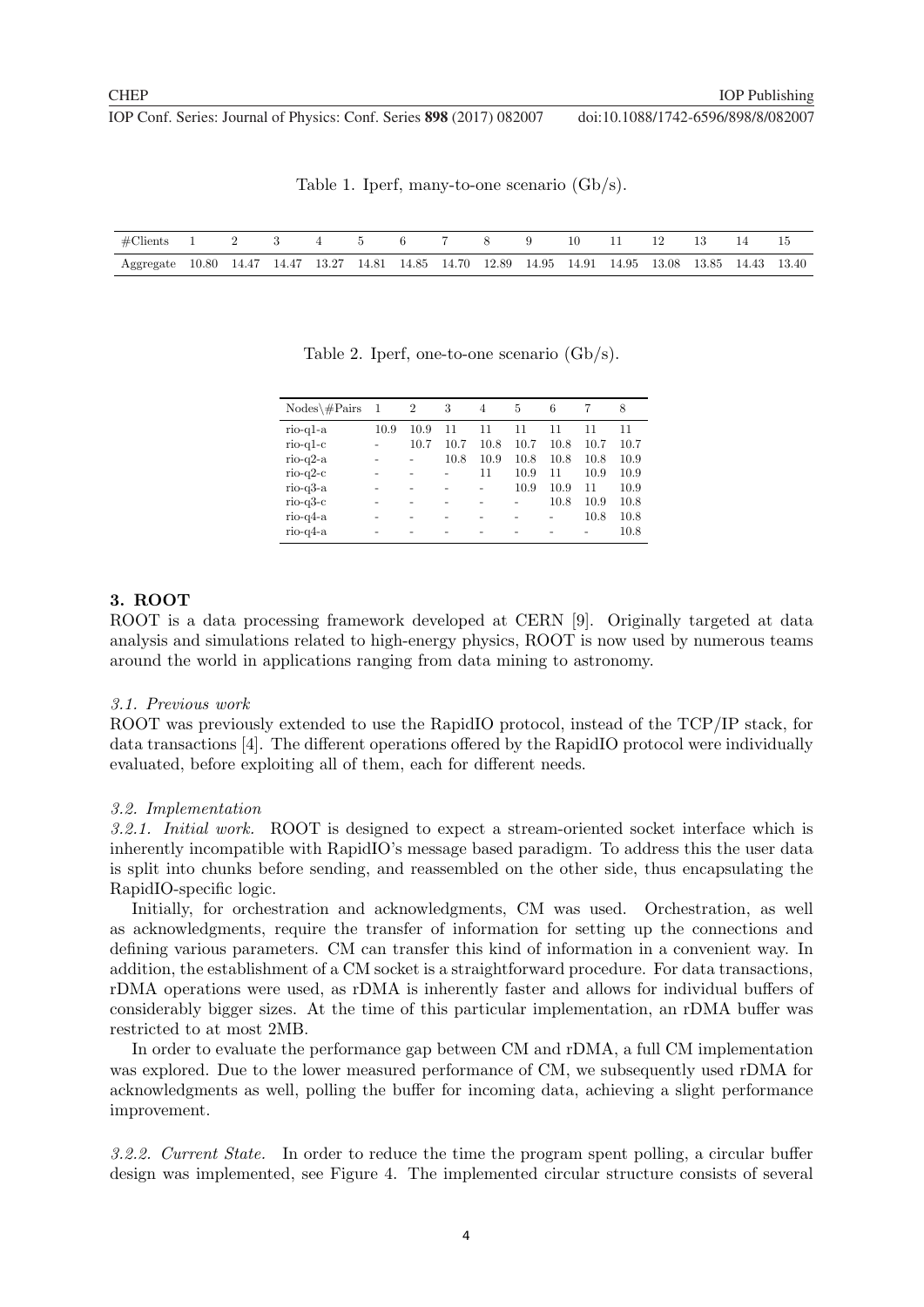buffers that can be used to send or receive data through rDMA operations. This design allows the sender to post data at will, until the buffer is full, eliminating the need to wait for the receiver to consume the previous batch. The size and length of the circular buffer are calculated at runtime depending on the number of active connections the receiver expects, and the available rDMA-enabled memory.

To further improve the circular buffer extension, the subpar performance of polling rDMA memory had to be addressed. For this purpose doorbells were used, offering a clean and effective implementation. Specifically, after a successful rDMA write, a doorbell is sent, carrying the writer's identification and the circular buffer position written. The doorbell extension remains to be thoroughly tested and thus results presented here are based on rDMA memory polling for acknowledgments.

ROOT is now exploiting the rDMA-enabled memory pool mentioned earlier, which allows for more flexibility as the memory can be freed and reallocated dynamically.



Figure 4. ROOT Architecture.



Figure 5. ROOT - half-duplex vs duplex.

#### 3.3. Results

We tested the implementations in two different scenarios. In the first scenario, one node assumes the role of the server, which will gather data from a number of client nodes. For the second scenario, pairs of nodes with two-way communication are formed, in order to evaluate the duplex capabilities of RapidIO. For the former, the results are on par with the iperf tests, with the server distributing bandwidth and the clients occupying the resources allocated. The results from the latter scenario are given in Figure 5, showing a speed comparison between half-duplex and duplex communication patterns for a pair of nodes.

The results indicate optimal performance for medium-sized rDMA buffers, roughly between 30 and 130MB, for a bandwidth of about 8.5 Gb/s. However, compared to the iperf performance presented above, ROOT shows a consistently poorer performance. This is due to numerous factors that relate to the complexity of the application. ROOT utilizes its internal bookkeeping, adding an overhead to our calculations. The poorer performance is exacerbated by the acknowledgment mechanism which involves active polling of the rDMA data.

#### **4. Hadoop**

Hadoop is a framework used for distributed storage and processing of large data sets. The need for low latencies and high throughput among the nodes of a Hadoop cluster warrants an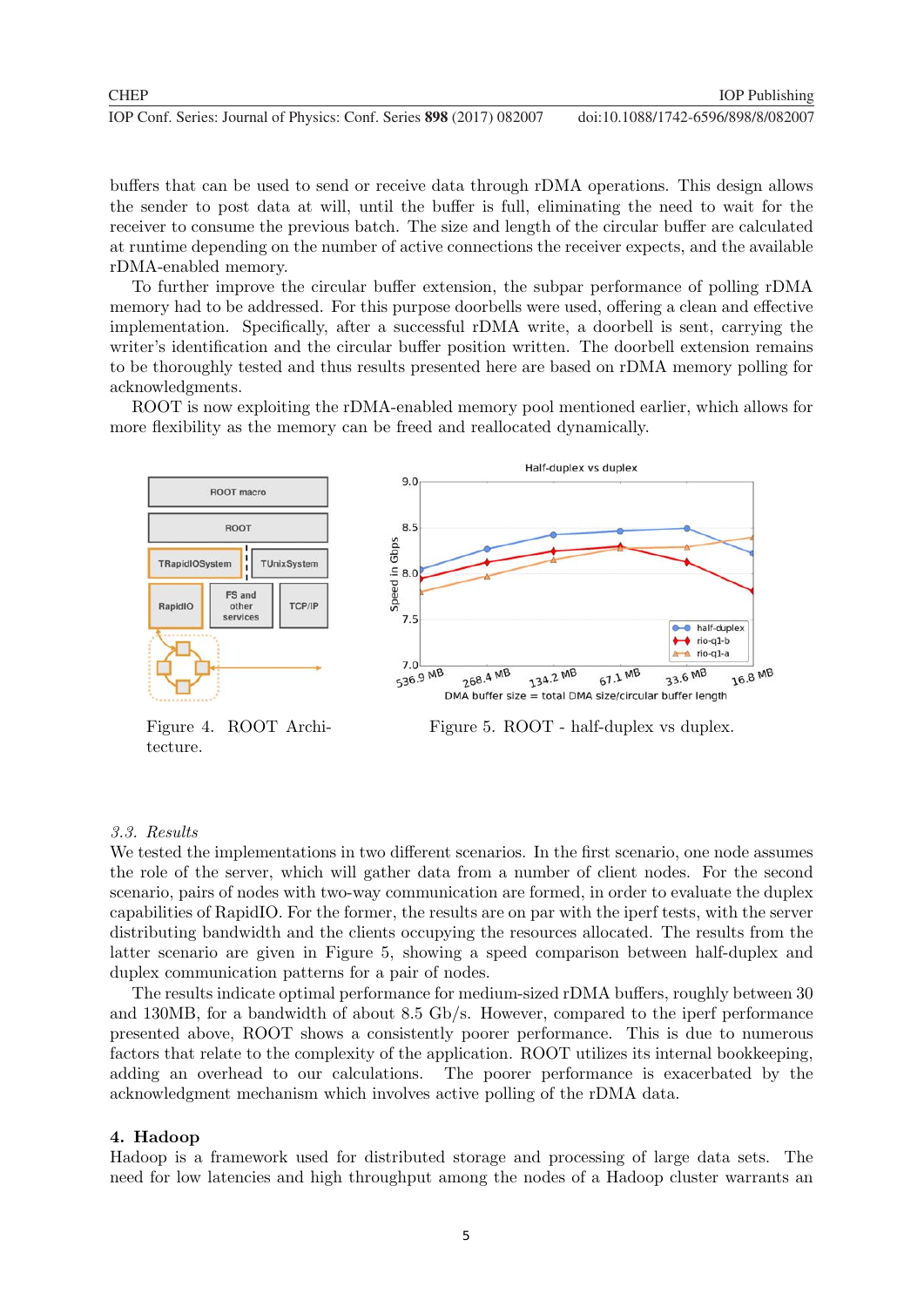investigation into the RapidIO technology as a transport layer. Hadoop, as the majority of modern applications, is designed to use the TCP/IP networking stack. Lacking an abstraction class for the networking layer, the advantages of a Hadoop port to RapidIO would be outweighed by the effort required.

Consequently, the relevant Hadoop configuration parameters were set so that RIOsocket interfaces are used in place of the default Ethernet interfaces. This results in the traffic being routed through the RapidIO fabric in a clean manner, eliminating the need for any porting work.

The validation of the setup was done using Intel's HiBench suite [10]. The execution of the suite was successful but proper testing is yet to be done. Next steps involve identifying or developing fitting benchmarks. This will enable the direct evaluation of RapidIO in terms of speed and latency, as well as allowing for a comparison to Ethernet.

#### **5. DAQPIPE**

LHCb-DAQPIPE [11], DAQ Protocol-Independent Performance Evaluator, is a protocolagnostic benchmark application to test network fabrics in preparation for the future upgrade of the LHCb experiment at CERN.

DAQPIPE emulates the behavior of the event-builder in the DAQ network of LHCb, allowing for independent evaluation of protocols, topologies and transports. DAQPIPE has already been ported to several technologies, including Infiniband and 100Gb/s Ethernet [12].

The event-building network is a fully connected network where each node receives a portion of event data from the detector readout system. Event data is therefore spread in fragments across the network and needs to be sorted into distinct events, see Figure 6. This setup generates a bursty many-to-many communication pattern, pushing different parts of the network to their limits. Using the available configuration parameters, changes can be made to the aggregation algorithm, the number of parallel requests, the fragment size, and the number of concurrently handled events (credits). In our work, we have used a pull aggregation scheme where nodes ask other nodes for event data in sequential order and then focused our benchmarks on the number of parallel requests, the fragment size, and the number of credits.

#### 5.1. Implementation

5.1.1. Initial work. The RapidIO port of DAQPIPE uses CM for orchestration and rDMA for data transfers. In the previous description of this work [4], DAQPIPE was ported to an earlier version of the RapidIO libraries. These libraries constrained the rDMA allocations to a maximum of 2MB per allocation, with a maximum of 8 allocations. This limits the possible configurations of DAQPIPE, restricting the number of nodes and credits, as well as the fragment size.

This led to two different versions of DAQPIPE. In the first, the standard one, a buffer is allocated per event and readout units use offsets to write fragments to the event builder units. The second implementation instead allocates one buffer per event fragment, using a multi-segmented approach. This extension was prompted in order to better utilize the network capacity, by matching the maximum rDMA buffer size and the fragment size.

As CM operations are blocking, synchronous rDMA operations were used to keep the implementation simple. Task threads handle send and receive for each open connection.

5.1.2. Current state. The initial update focused on lifting the above limitations, by using the reserved memory feature made available by the latest library versions. The memory pool allows to allocate buffers of arbitrary sizes, enabling DAQPIPE to operate without constraints. Any number of credits or nodes using fragments of any size, is now possible.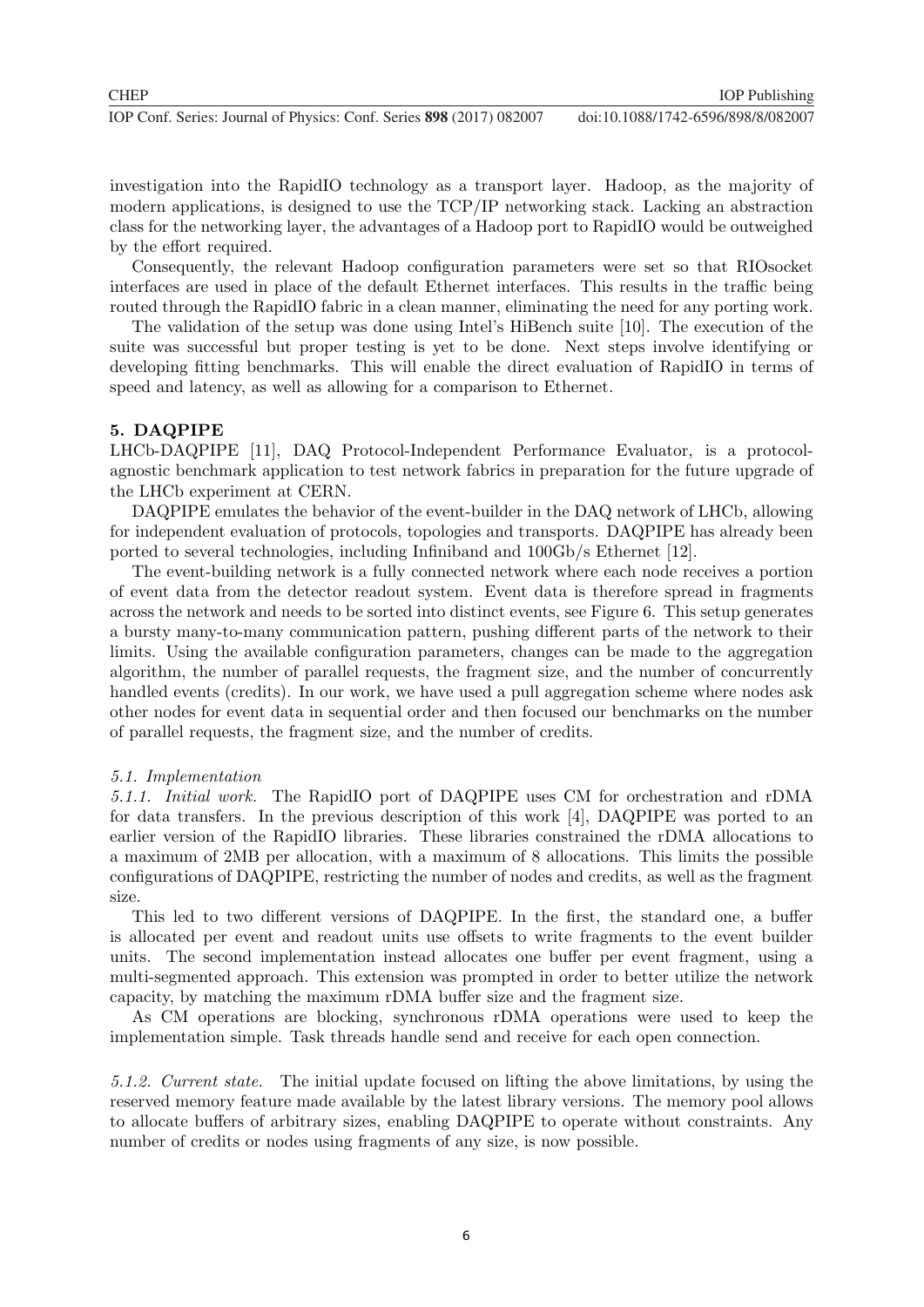Continued refactoring will involve organizing the task threads through a thread pool, which will improve resource utilization in possible edge cases. Another planned change is to run credit processing in lockstep across all nodes, to ensure balanced network activity.



Figure 6. Data aggregation in DAQPIPE [11]. Fragments of events that are spread out.



Figure 7. DAQPIPE - Varying buffer sizes (work in progress).

#### 5.2. Results

The memory pool was evaluated by performing a scan of buffer sizes in a point-to-point scenario, see Figure 7. As can be seen on the plot, the increase in size now allows for better utilization of network capacity, resulting in a significant speed increase. In previous results we saw values of up to 10Gb/s, whereas in this implementation allowing for larger allocation sizes, DAQPIPE peaks at 12Gb/s, slightly below the theoretical maximum. These results suggest further investigations into whether larger buffer sizes would increase the speed even more.

Compared to the nominal link speeds reported by iperf, the maximum speed achieved by DAQPIPE falls in between the one-to-one and many-to-one scenarios. This can partly be explained by application overhead, as DAQPIPE uses CM for acknowledgments after each data write which could clearly affect the maximum achievable speed, similarly to ROOT. On the other hand, the above results concern point-to-point communication, which is limited by transmit speed, as analyzed before. Conclusively, the overhead introduced by DAQPIPE is significantly lower than the network stack overhead. Taking into account how DAQPIPE operates, effectively using many-to-many communication, we should be able to see higher speeds. An additional improvement would therefore be to use either rDMA or doorbells for acknowledgments.

#### **6. Conclusions**

RapidIO is a technology that has been maturing over many years in embedded and on-chip applications. Our aim is to explore the possibilities of RapidIO in a context outside of its current setting. The results presented in this paper highlight the interesting aspects of this endeavor. However, in its current state, its full capabilities are not properly exposed.

Building on previous work on ROOT, we implemented several improvements since its initial porting. These presented tangible improvements in performance and refined implementations, and helped evaluating the RapidIO technology in a real-world application. Moreover, ROOT has since constituted the test bed for classifying the different operations and coupling them with the functions in which they excel. As ROOT relies on commonly used TCP/IP interfaces, the need for a standardized API becomes evident.